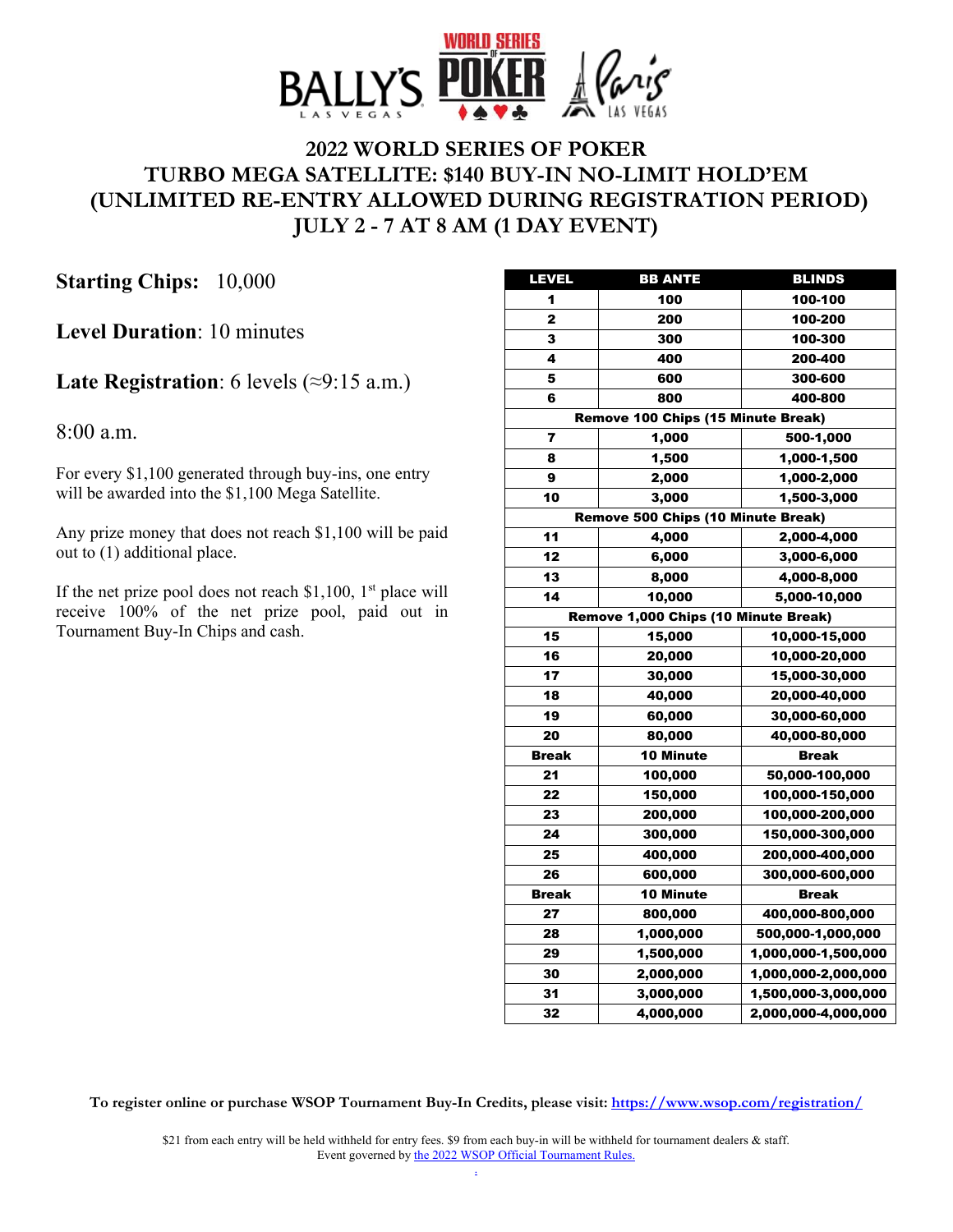

# **2022 WORLD SERIES OF POKER TURBO MEGA SATELLITE: \$250 BUY-IN NO-LIMIT HOLD'EM (UNLIMITED RE-ENTRY ALLOWED DURING REGISTRATION PERIOD) JULY 2 - 7 AT 2 PM (1 DAY EVENT)**

**Starting Chips:** 10,000

**Level Duration**: 10 minutes

### **Late Registration**: 6 levels (≈3:15 p.m.)

2:00 p.m.

For every \$2,175 generated through Buy-Ins, a \$2,175 Mega Satellite entry will be awarded.

Any prize money that does not reach \$2,175 will be paid out to (1) additional place.

If the net prize pool does not reach \$2,175,  $1<sup>st</sup>$  place will receive 100% of the net prize pool, paid out in Tournament Buy-In Chips and cash.

| <b>LEVEL</b> | <b>BB ANTE</b>                       | <b>BLINDS</b>       |
|--------------|--------------------------------------|---------------------|
| 1            | 100                                  | 100-100             |
| 2            | 200                                  | 100-200             |
| 3            | 300                                  | 100-300             |
| 4            | 400                                  | 200-400             |
| 5            | 600                                  | 300-600             |
| 6            | 800                                  | 400-800             |
|              | Remove 100 Chips (15 Minute Break)   |                     |
| 7            | 1,000                                | 500-1,000           |
| 8            | 1,500                                | 1,000-1,500         |
| 9            | 2,000                                | 1,000-2,000         |
| 10           | 3,000                                | 1,500-3,000         |
|              | Remove 500 Chips (10 Minute Break)   |                     |
| 11           | 4,000                                | 2,000-4,000         |
| 12           | 6,000                                | 3,000-6,000         |
| 13           | 8,000                                | 4,000-8,000         |
| 14           | 10,000                               | 5,000-10,000        |
|              | Remove 1,000 Chips (10 Minute Break) |                     |
| 15           | 15,000                               | 10,000-15,000       |
| 16           | 20,000                               | 10,000-20,000       |
| 17           | 30,000                               | 15,000-30,000       |
| 18           | 40,000                               | 20,000-40,000       |
| 19           | 60,000                               | 30,000-60,000       |
| 20           | 80,000                               | 40,000-80,000       |
| <b>Break</b> | <b>10 Minute</b>                     | <b>Break</b>        |
| 21           | 100,000                              | 50,000-100,000      |
| 22           | 150,000                              | 100,000-150,000     |
| 23           | 200,000                              | 100,000-200,000     |
| 24           | 300,000                              | 150,000-300,000     |
| 25           | 400,000                              | 200,000-400,000     |
| 26           | 600,000                              | 300,000-600,000     |
| <b>Break</b> | <b>10 Minute</b>                     | <b>Break</b>        |
| 27           | 800,000                              | 400,000-800,000     |
| 28           | 1,000,000                            | 500,000-1,000,000   |
| 29           | 1,500,000                            | 1,000,000-1,500,000 |
| 30           | 2,000,000                            | 1,000,000-2,000,000 |
| 31           | 3,000,000                            | 1,500,000-3,000,000 |
| 32           | 4,000,000                            | 2,000,000-4,000,000 |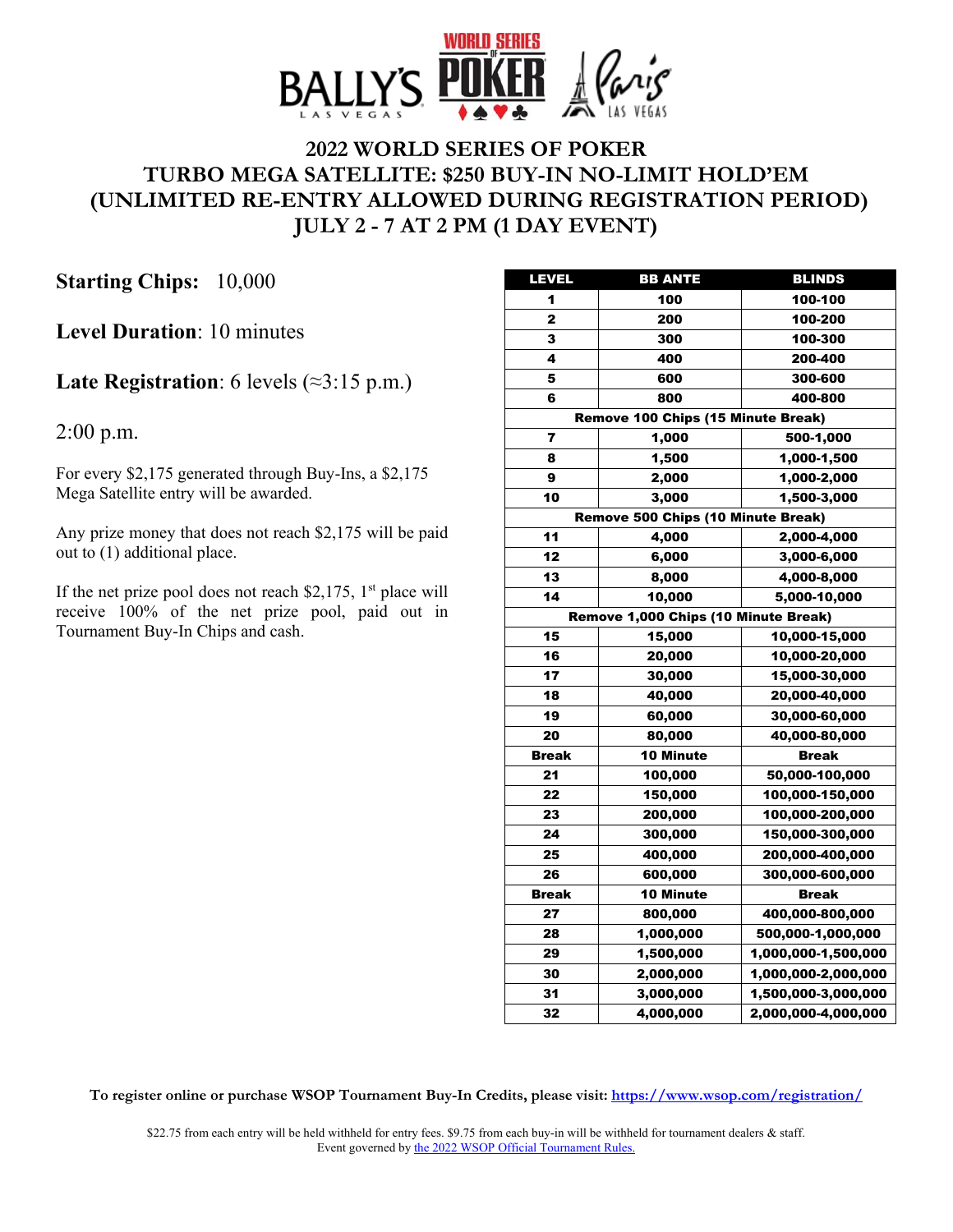

# **2022 WORLD SERIES OF POKER MEGA SATELLITE SERIES: \$580 BUY-IN NO-LIMIT HOLD'EM (UNLIMITED RE-ENTRY ALLOWED DURING REGISTRATION PERIOD) JULY 2 - 7 AT 10 AM (1 DAY EVENT)**

**Starting Chips:** 10,000

**Duration**: Levels = 20 minutes

### **Late Registration**: 6 levels (≈12:15 p.m.)

10:00 a.m.

For every \$10,000 generated through Buy-Ins, \$10,000 Tournament Buy-in Chips will be awarded.

Payouts: July  $2 - 7 = $10,000$  Tournament Buy-in Chips

Any prize money that does not reach \$10,000 will be paid out to (1) additional place.

If the net prize pool does not reach  $$10,000$  1<sup>st</sup> place will receive 100% of the net prize pool, paid out in Tournament Buy-In Chips and cash.

| LEVEL                              | <b>BB ANTE</b>                       | <b>BLINDS</b>       |
|------------------------------------|--------------------------------------|---------------------|
| 1                                  | 100                                  | 100-100             |
| $\overline{2}$                     | 200                                  | 100-200             |
| 3                                  | 300                                  | 100-300             |
| 4                                  | 400                                  | 200-400             |
| 5                                  | 600                                  | 300-600             |
| 6                                  | 800                                  | 400-800             |
|                                    | Remove 100 Chips (15 Minute Break)   |                     |
| 7                                  | 1,000                                | 500-1,000           |
| 8                                  | 1,500                                | 1,000-1,500         |
| 9                                  | 2,000                                | 1,000-2,000         |
| 10                                 | 3,000                                | 1,500-3,000         |
| Remove 500 Chips (10 Minute Break) |                                      |                     |
| 11                                 | 4,000                                | 2,000-4,000         |
| 12                                 | 6,000                                | 3,000-6,000         |
| 13                                 | 8,000                                | 4,000-8,000         |
| 14                                 | 10,000                               | 5,000-10,000        |
|                                    | Remove 1,000 Chips (10 Minute Break) |                     |
| 15                                 | 15,000                               | 10,000-15,000       |
| 16                                 | 20,000                               | 10,000-20,000       |
| 17                                 | 30,000                               | 15,000-30,000       |
| 18                                 | 40,000                               | 20,000-40,000       |
| 19                                 | 60,000                               | 30,000-60,000       |
| 20                                 | 80,000                               | 40,000-80,000       |
| <b>Break</b>                       | <b>10 Minute</b>                     | <b>Break</b>        |
| 21                                 | 100,000                              | 50,000-100,000      |
| 22                                 | 150,000                              | 100,000-150,000     |
| 23                                 | 200,000                              | 100,000-200,000     |
| 24                                 | 300,000                              | 150,000-300,000     |
| 25                                 | 400,000                              | 200,000-400,000     |
| 26                                 | 600,000                              | 300,000-600,000     |
| <b>Break</b>                       | 10 Minute                            | <b>Break</b>        |
| 27                                 | 800,000                              | 400,000-800,000     |
| 28                                 | 1,000,000                            | 500,000-1,000,000   |
| 29                                 | 1,500,000                            | 1,000,000-1,500,000 |
| 30                                 | 2,000,000                            | 1,000,000-2,000,000 |
| 31                                 | 3,000,000                            | 1,500,000-3,000,000 |
| 32                                 | 4,000,000                            | 2,000,000-4,000,000 |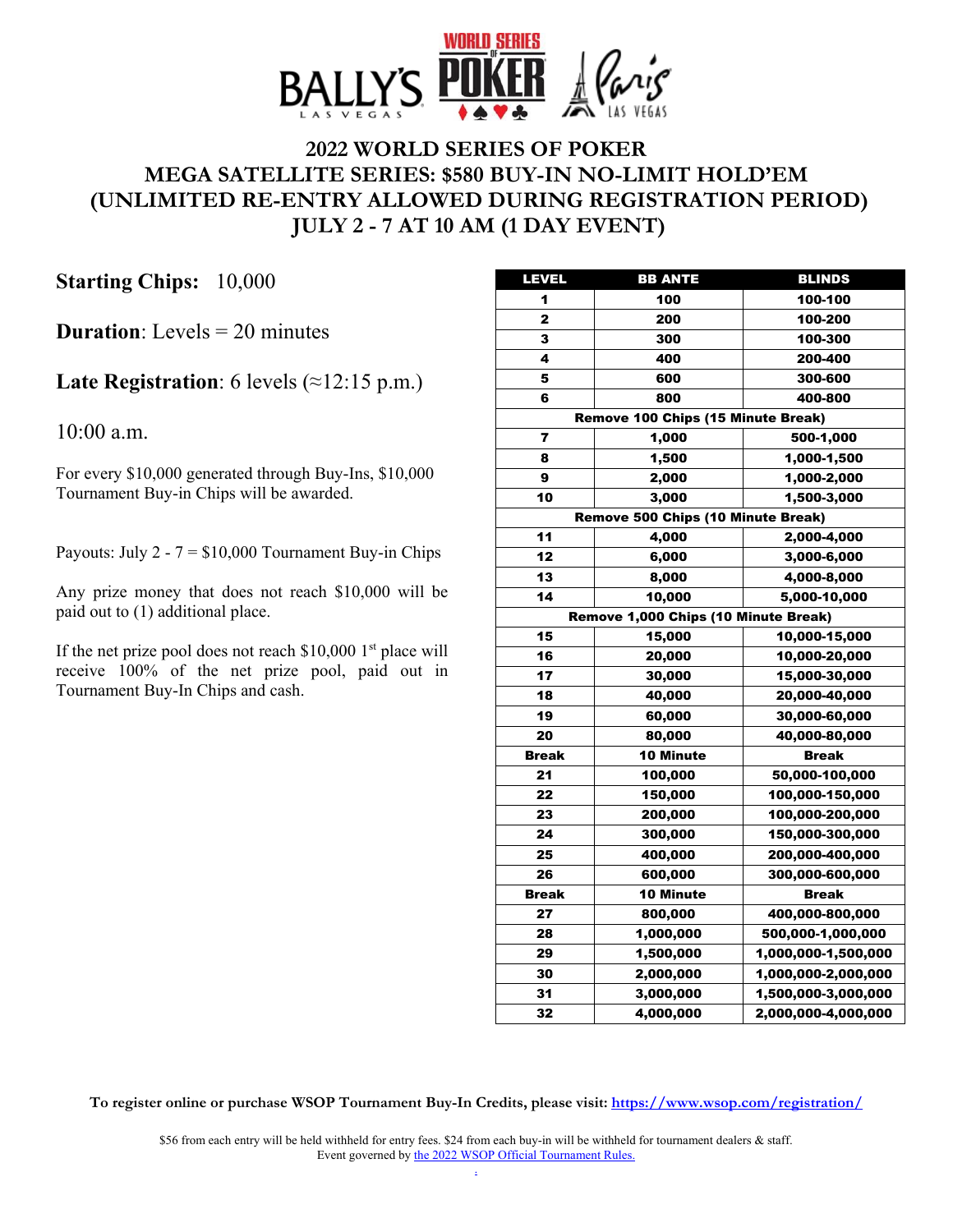

# **2022 WORLD SERIES OF POKER MEGA SATELLITE SERIES: \$580 BUY-IN NO-LIMIT HOLD'EM (UNLIMITED RE-ENTRY ALLOWED DURING REGISTRATION PERIOD) JULY 2 - 7 AT 4 PM (1 DAY EVENT)**

**Starting Chips:** 10,000

**Duration**: Levels = 20 minutes

### **Late Registration**: 6 levels (≈6:15 p.m.)

4:00 p.m.

For every \$10,000 generated through Buy-Ins, \$10,000 Tournament Buy-in Chips will be awarded.

Payouts: July  $2 - 7 = $10,000$  Tournament Buy-in Chips

Any prize money that does not reach \$10,000 will be paid out to (1) additional place.

If the net prize pool does not reach  $$10,000$  1<sup>st</sup> place will receive 100% of the net prize pool, paid out in Tournament Buy-In Chips and cash.

| <b>LEVEL</b>                         | <b>BB ANTE</b>                     | <b>BLINDS</b>       |
|--------------------------------------|------------------------------------|---------------------|
| 1                                    | 100                                | 100-100             |
| $\overline{2}$                       | 200                                | 100-200             |
| 3                                    | 300                                | 100-300             |
| 4                                    | 400                                | 200-400             |
| 5                                    | 600                                | 300-600             |
| 6                                    | 800                                | 400-800             |
|                                      | Remove 100 Chips (15 Minute Break) |                     |
| 7                                    | 1,000                              | 500-1,000           |
| 8                                    | 1,500                              | 1,000-1,500         |
| 9                                    | 2,000                              | 1,000-2,000         |
| 10                                   | 3,000                              | 1,500-3,000         |
|                                      | Remove 500 Chips (10 Minute Break) |                     |
| 11                                   | 4,000                              | 2,000-4,000         |
| 12                                   | 6,000                              | 3,000-6,000         |
| 13                                   | 8,000                              | 4,000-8,000         |
| 14                                   | 10,000                             | 5,000-10,000        |
| Remove 1,000 Chips (10 Minute Break) |                                    |                     |
| 15                                   | 15,000                             | 10,000-15,000       |
| 16                                   | 20,000                             | 10,000-20,000       |
| 17                                   | 30,000                             | 15,000-30,000       |
| 18                                   | 40,000                             | 20,000-40,000       |
| 19                                   | 60,000                             | 30,000-60,000       |
| 20                                   | 80,000                             | 40,000-80,000       |
| <b>Break</b>                         | <b>10 Minute</b>                   | <b>Break</b>        |
| 21                                   | 100,000                            | 50,000-100,000      |
| 22                                   | 150,000                            | 100,000-150,000     |
| 23                                   | 200,000                            | 100,000-200,000     |
| 24                                   | 300,000                            | 150,000-300,000     |
| 25                                   | 400,000                            | 200,000-400,000     |
| 26                                   | 600,000                            | 300,000-600,000     |
| <b>Break</b>                         | <b>10 Minute</b>                   | <b>Break</b>        |
| 27                                   | 800,000                            | 400,000-800,000     |
| 28                                   | 1,000,000                          | 500,000-1,000,000   |
| 29                                   | 1,500,000                          | 1,000,000-1,500,000 |
| 30                                   | 2,000,000                          | 1,000,000-2,000,000 |
| 31                                   | 3,000,000                          | 1,500,000-3,000,000 |
| 32                                   | 4,000,000                          | 2,000,000-4,000,000 |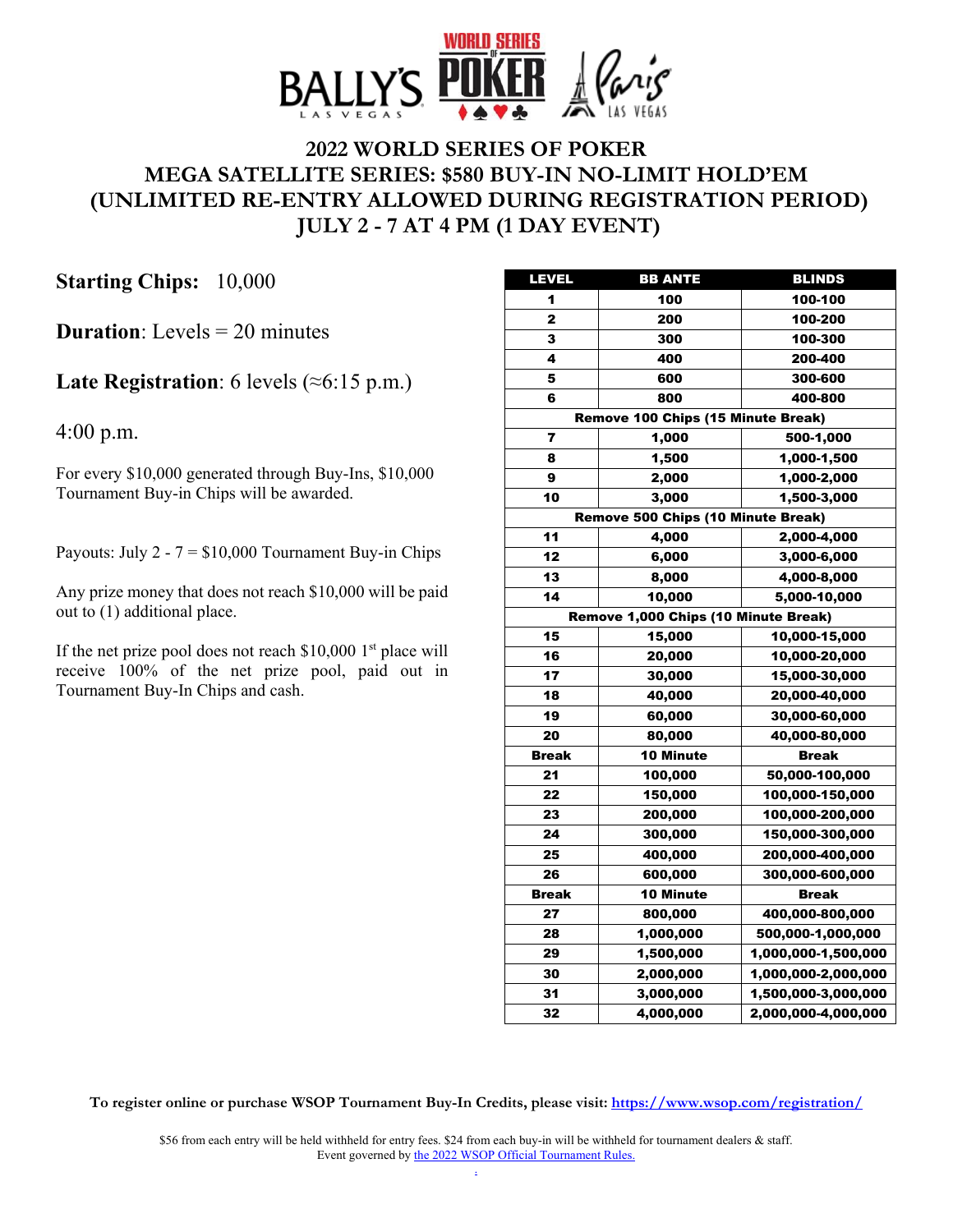

# **2022 WORLD SERIES OF POKER MEGA SATELLITE SERIES: \$1,100 BUY-IN NO-LIMIT HOLD'EM (UNLIMITED RE-ENTRY ALLOWED DURING REGISTRATION PERIOD) JULY 2 - 7 AT 1 PM (1 DAY EVENT)**

**Starting Chips:** 10,000

**Duration**: Levels  $1-6 = 20$  minutes Levels 7-finish  $=$  30 minutes

**Late Registration**: 6 levels (≈3:15 p.m.)

1:00 p.m.

For every \$10,000 generated through Buy-Ins, \$10,000 Tournament Buy-in Chips will be awarded.

Any prize money that does not reach \$10,000 will be paid out to (1) additional place.

If the net prize pool does not reach  $$10,000$ , 1<sup>st</sup> place will receive 100% of the net prize pool, paid out in Tournament Buy-In Chips and cash.

| <b>LEVEL</b>                       | <b>BB ANTE</b>                       | <b>BLINDS</b>       |
|------------------------------------|--------------------------------------|---------------------|
| 1                                  | 100                                  | 100-100             |
| 2                                  | 200                                  | 100-200             |
| 3                                  | 300                                  | 200-300             |
| 4                                  | 400                                  | 200-400             |
| 5                                  | 600                                  | 300-600             |
| 6                                  | 800                                  | 400-800             |
|                                    | Remove 100 Chips (15 Minute Break)   |                     |
| 7                                  | 1,000                                | 500-1,000           |
| 8                                  | 1,500                                | 1,000-1,500         |
| 9                                  | 2,000                                | 1,000-2,000         |
| 10                                 | 3,000                                | 1,500-3,000         |
| Remove 500 Chips (10 Minute Break) |                                      |                     |
| 11                                 | 4,000                                | 2,000-4,000         |
| 12                                 | 6,000                                | 3,000-6,000         |
| 13                                 | 8,000                                | 4,000-8,000         |
| 14                                 | 10,000                               | 5,000-10,000        |
|                                    | Remove 1,000 Chips (10 Minute Break) |                     |
| 15                                 | 15,000                               | 10,000-15,000       |
| 16                                 | 20,000                               | 10,000-20,000       |
| 17                                 | 30,000                               | 15,000-30,000       |
| 18                                 | 40,000                               | 20,000-40,000       |
| 19                                 | 60,000                               | 30,000-60,000       |
| 20                                 | 80,000                               | 40,000-80,000       |
| <b>Break</b>                       | <b>10 Minute</b>                     | <b>Break</b>        |
| 21                                 | 100,000                              | 50,000-100,000      |
| 22                                 | 150,000                              | 100,000-150,000     |
| 23                                 | 200,000                              | 100,000-200,000     |
| 24                                 | 300,000                              | 150,000-300,000     |
| 25                                 | 400,000                              | 200,000-400,000     |
| 26                                 | 600,000                              | 300,000-600,000     |
| Break                              | <b>10 Minute</b>                     | <b>Break</b>        |
| 27                                 | 800,000                              | 400,000-800,000     |
| 28                                 | 1,000,000                            | 500,000-1,000,000   |
| 29                                 | 1,500,000                            | 1,000,000-1,500,000 |
| 30                                 | 2,000,000                            | 1,000,000-2,000,000 |
| 31                                 | 3,000,000                            | 1,500,000-3,000,000 |
| 32                                 | 4,000,000                            | 2,000,000-4,000,000 |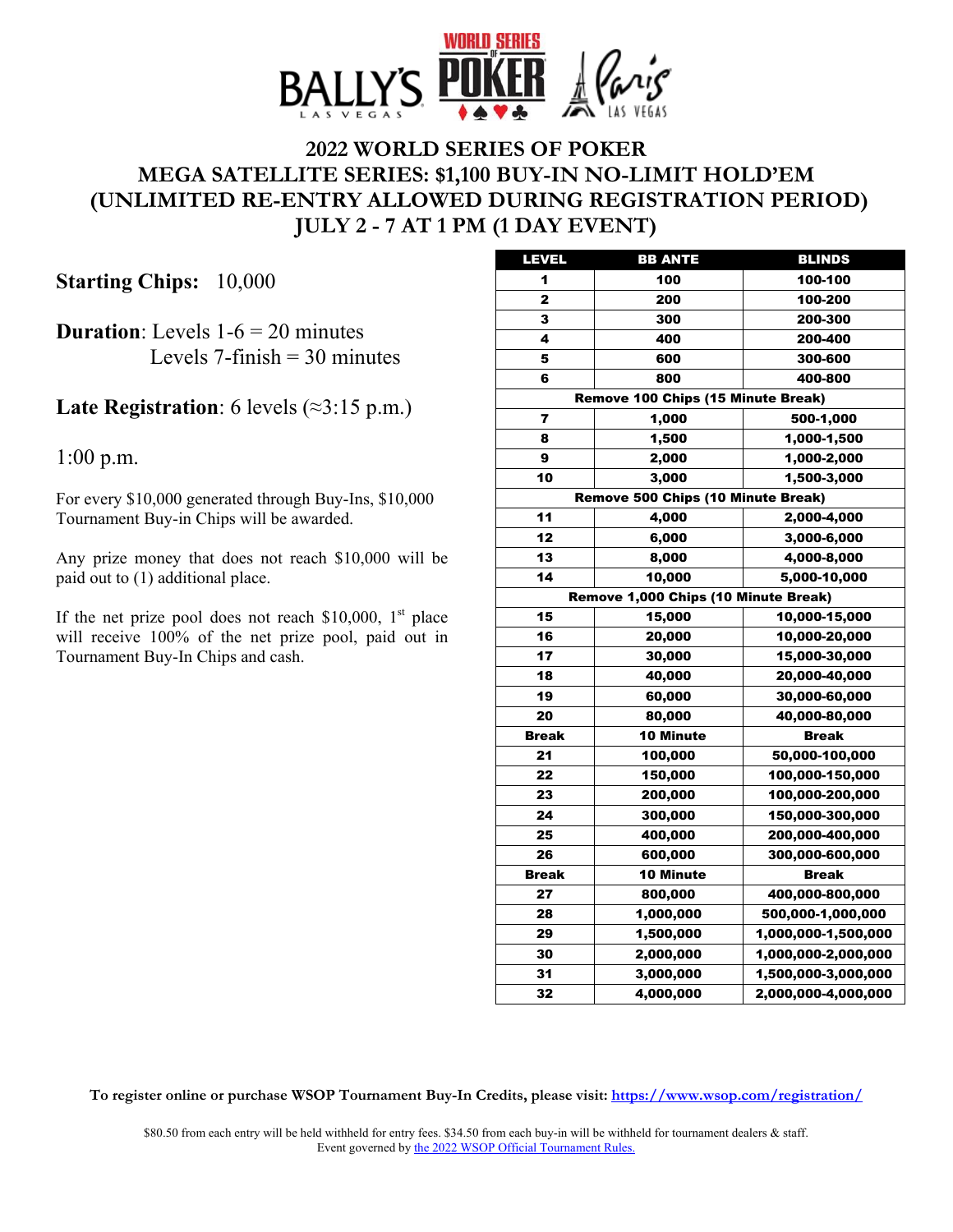

### **2022 WORLD SERIES OF POKER MEGA SATELLITE SERIES: \$2,175 BUY-IN NO-LIMIT HOLD'EM (UNLIMITED RE-ENTRY ALLOWED DURING REGISTRATION PERIOD) JULY 2 – 7 AT 8 PM (1 DAY EVENT)**

**Starting Chips:** 15,000

**Duration:** Levels  $1-6 = 20$  minutes Levels  $7$ -finish = 30 minutes

#### **Late Registration**: 6 levels (≈10:15 p.m.)

8:00 p.m.

For every \$10,000 generated through Buy-Ins, \$10,000 Tournament Buy-in Chips will be awarded.

Any prize money that does not reach \$10,000 will be paid out to (1) additional place.

If the net prize pool does not reach  $$10,000$ , 1<sup>st</sup> place will receive 100% of the net prize pool, paid out in Tournament Buy-In Chips and cash.

| LEVEL        | <b>BB ANTE</b>                       | <b>BLINDS</b>       |
|--------------|--------------------------------------|---------------------|
| 1            | 100                                  | 100-100             |
| 2            | 200                                  | 100-200             |
| 3            | 300                                  | 100-300             |
| 4            | 400                                  | 200-400             |
| 5            | 600                                  | 300-600             |
| 6            | 800                                  | 400-800             |
|              | Remove 100 Chips (15 Minute Break)   |                     |
| 7            | 1,000                                | 500-1,000           |
| 8            | 1,500                                | 1,000-1,500         |
| 9            | 2,000                                | 1,000-2,000         |
| 10           | 3,000                                | 1,500-3,000         |
|              | Remove 500 Chips (10 Minute Break)   |                     |
| 11           | 4,000                                | 2,000-4,000         |
| 12           | 6,000                                | 3,000-6,000         |
| 13           | 8,000                                | 4,000-8,000         |
| 14           | 10,000                               | 5,000-10,000        |
|              | Remove 1,000 Chips (10 Minute Break) |                     |
| 15           | 15,000                               | 10,000-15,000       |
| 16           | 20,000                               | 10,000-20,000       |
| 17           | 30,000                               | 15,000-30,000       |
| 18           | 40,000                               | 20,000-40,000       |
| 19           | 60,000                               | 30,000-60,000       |
| 20           | 80,000                               | 40,000-80,000       |
| <b>Break</b> | <b>10 Minute</b>                     | <b>Break</b>        |
| 21           | 100,000                              | 50,000-100,000      |
| 22           | 150,000                              | 100,000-150,000     |
| 23           | 200,000                              | 100,000-200,000     |
| 24           | 300,000                              | 150,000-300,000     |
| 25           | 400,000                              | 200,000-400,000     |
| 26           | 600,000                              | 300,000-600,000     |
| <b>Break</b> | <b>10 Minute</b>                     | <b>Break</b>        |
| 27           | 800,000                              | 400,000-800,000     |
| 28           | 1,000,000                            | 500,000-1,000,000   |
| 29           | 1,500,000                            | 1,000,000-1,500,000 |
| 30           | 2,000,000                            | 1,000,000-2,000,000 |
| 31           | 3,000,000                            | 1,500,000-3,000,000 |
| 32           | 4,000,000                            | 2,000,000-4,000,000 |

**To register online or purchase WSOP Tournament Buy-In Credits, please visit: <https://www.wsop.com/registration/>**

\$122.50 from each entry will be held withheld for entry fees. \$52.50 from each buy-in will be withheld for tournament dealers & staff. Event governed by the 2022 [WSOP Official Tournament Rules.](https://www.wsop.com/2022/2022%20WSOP%20Tournament%20Rules.pdf)